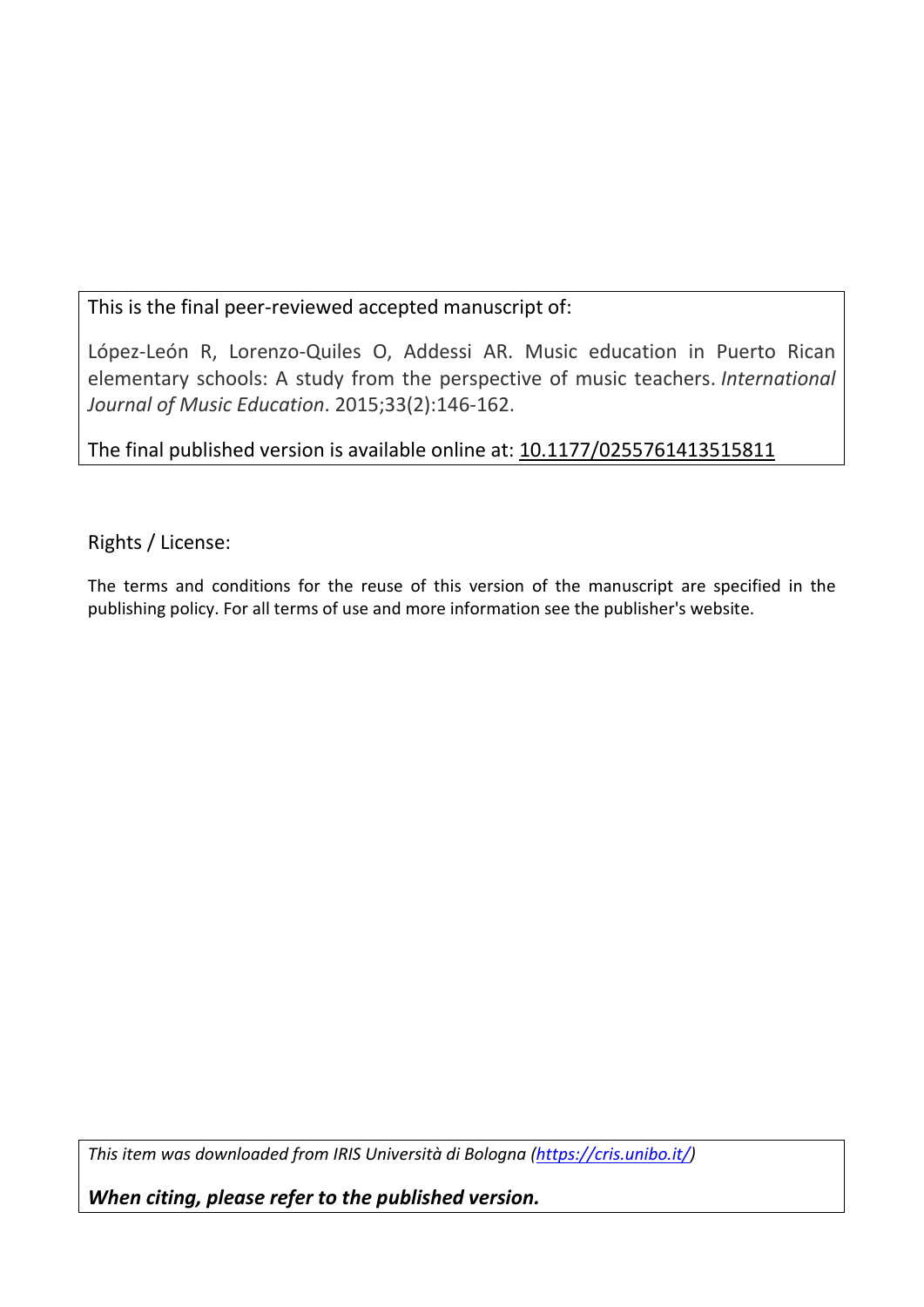# **Music education in Puerto Rican elementary schools: A study from the perspective of music teachers**

**Ricardo López-León** University of Puerto Rico, Puerto Rico

### **Oswaldo Lorenzo-Quiles**

University of Granada, Melilla Campus, Spain

# **Anna Rita Addessi**

University of Bologna, Italy

#### **Abstract**

This article presents, for the first time, descriptive research on the status of music education in Puerto Rican public elementary schools. General music education at elementary schools on the island has been part of the school offering for more than 50 years. As yet, music education at this level has not been recognized as an essential discipline in the Department of Education's official curriculum. The official governmental positions are contradictory to the reality of the teaching of music. As a result, this study is directed at obtaining a true understanding of the factors by performing research using 228 music educators from different areas of the Puerto Rican territory as the main suppliers of information. A questionnaire, validated by 15 experts, was administered to the 228 highly qualified in-service music teachers, and a 100% response rate was obtained. Overall, the results revealed that music teachers from Puerto Rico are performing under less than ideal teaching conditions.

#### **Keywords**

Elementary schools, music education, music curriculum, music teachers, Puerto Rico

**Corresponding author:**

Ricardo López-León, University of Puerto Rico – Rio Piedras Campus, Faculty of Education, Laboratory Elementary School, Gandara Ave. #29, San Juan, 00931, Puerto Rico. Email: rlopezleon@hotmail.com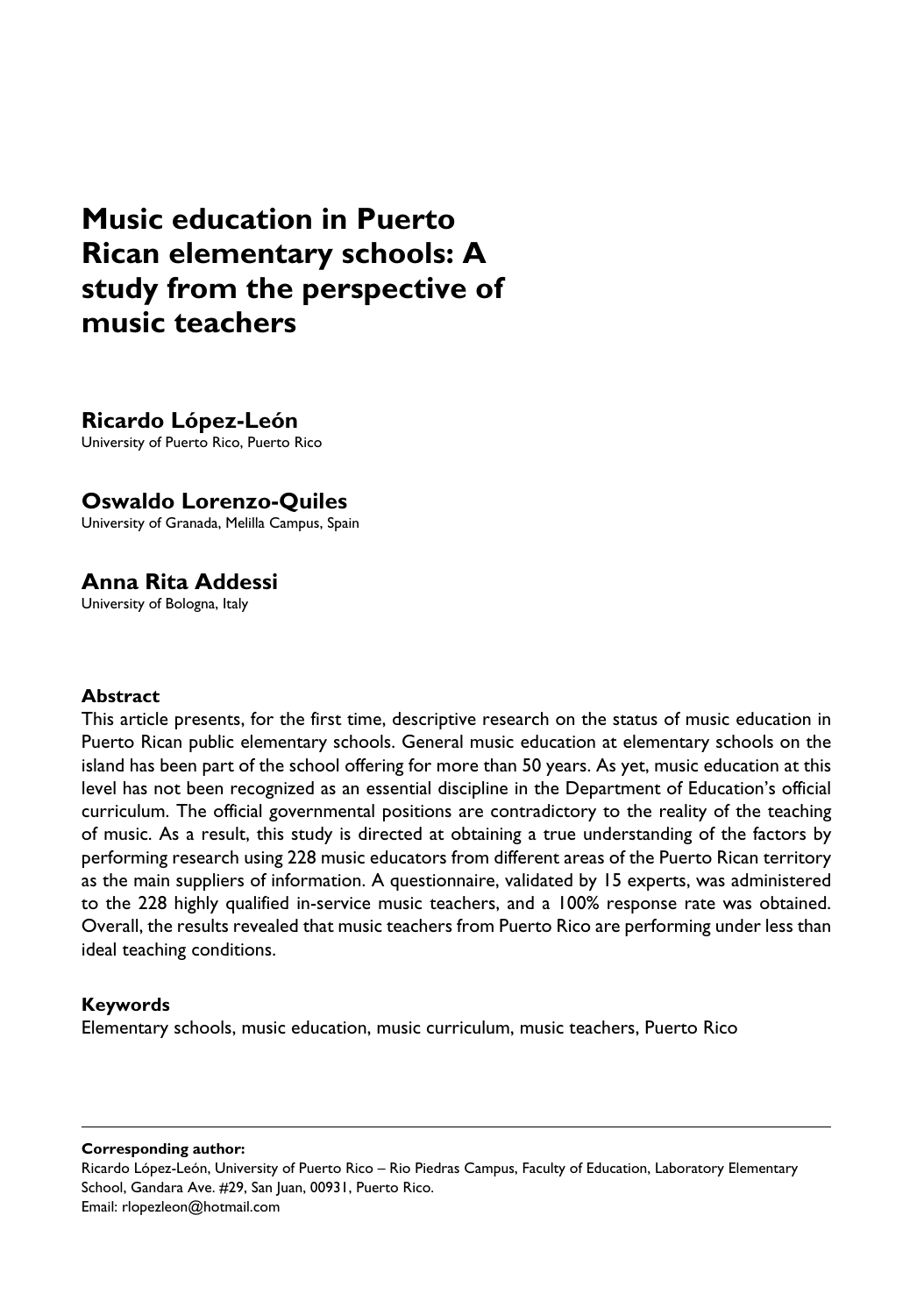## **Introduction**

Most of the studies related to Puerto Rican musical education have used as their basic reference the work of Fitzmaurice (1970), in which a detailed history of musical education in Puerto Rico is provided from the Pre-Colombian era to the foundation of its musical education program in the public schools of Puerto Rico. According to Oliver (1999), Latorre (2010), and Cubano (2010), the situation of public musical education on this island has been influenced by social problems and a national lack of identity.[PE: In this article we have graphics and figures…..we have left as such but let us know if we should have changed these all to figures, if you would like us to fix do send it back.]

Even though the works referenced here include extensive information of a descriptive historical character, they do not offer a rigorous and comparable observation of the reality that they purport to study. This view proves the need to employ empirical investigation methods that would allow convenient exploration of the situation of music education in the public elementary schools of Puerto Rico, in both urban and rural areas. This is the path the current study has followed, providing for the first time a valid and reliable consultation instrument, a specific questionnaire to determine with certainty the situation of the school musical reality being studied. This study follows statistical evaluation procedures that are in accordance with the investigation methods used in the social sciences.

## **Background**

The Caribbean island of Puerto Rico is located 1000 miles southeast of Miami, Florida, USA and 800 miles west of the US Virgin Islands. It is the smallest of the Lesser Antilles. The island's extension is approximately 100 miles long and 35 miles wide. Puerto Rico was a Spanish colony from 1493 to 1898 and has been a colony of the United States since the end of the nineteenth century. Nevertheless, in 1952 it was established as a Commonwealth, although many Puerto Ricans consider it an extension of the colony established by the United States of America in 1898 (Gray, 1999). Presently, Puerto Rico has almost 4 million inhabitants and the distribution of the student population is divided into preschoolers, elementary and secondary students, and university level students, with variations regarding the specific needs and services of this population. For instance, night schools and adult schools or programs meet the enrolment requirements of people with special needs. On the island, elementary school is mandatory and, in addition to the secondary school, constitutes the official public education system that serves 81% of the student population in the country. The remaining 19% of non-university level students attend private institutions run by different organizations. This educational scenario intends to answer the island's social responsibility to educate its citizens (Díaz, 2006).

Culturally, the presence in Puerto Rico of the Anglo-Saxon footprint, sharing a geographical space with the rooted Spanish influence, has converted the country into a particular place for musical exchange (López, 1952) in which the Central African culture also participates, with its values, beliefs, and rhythms (Snowden & Hines, 1999) as dominant racial elements within most of the music of the Caribbean (Allende, 2008).

Musical education on the island has formed part of the school academic offerings at all levels since the change of the sovereign government in 1898, even though it still does not have a strong basis within the official curriculum of the education system. Nevertheless, the great majority of students of school age do not receive musical education provided by specialists (Lopez, 2010).

Paradoxically, taking into consideration the current close relationship between Puerto Rico and the United States, the situation of music education on the island contrasts to that of many US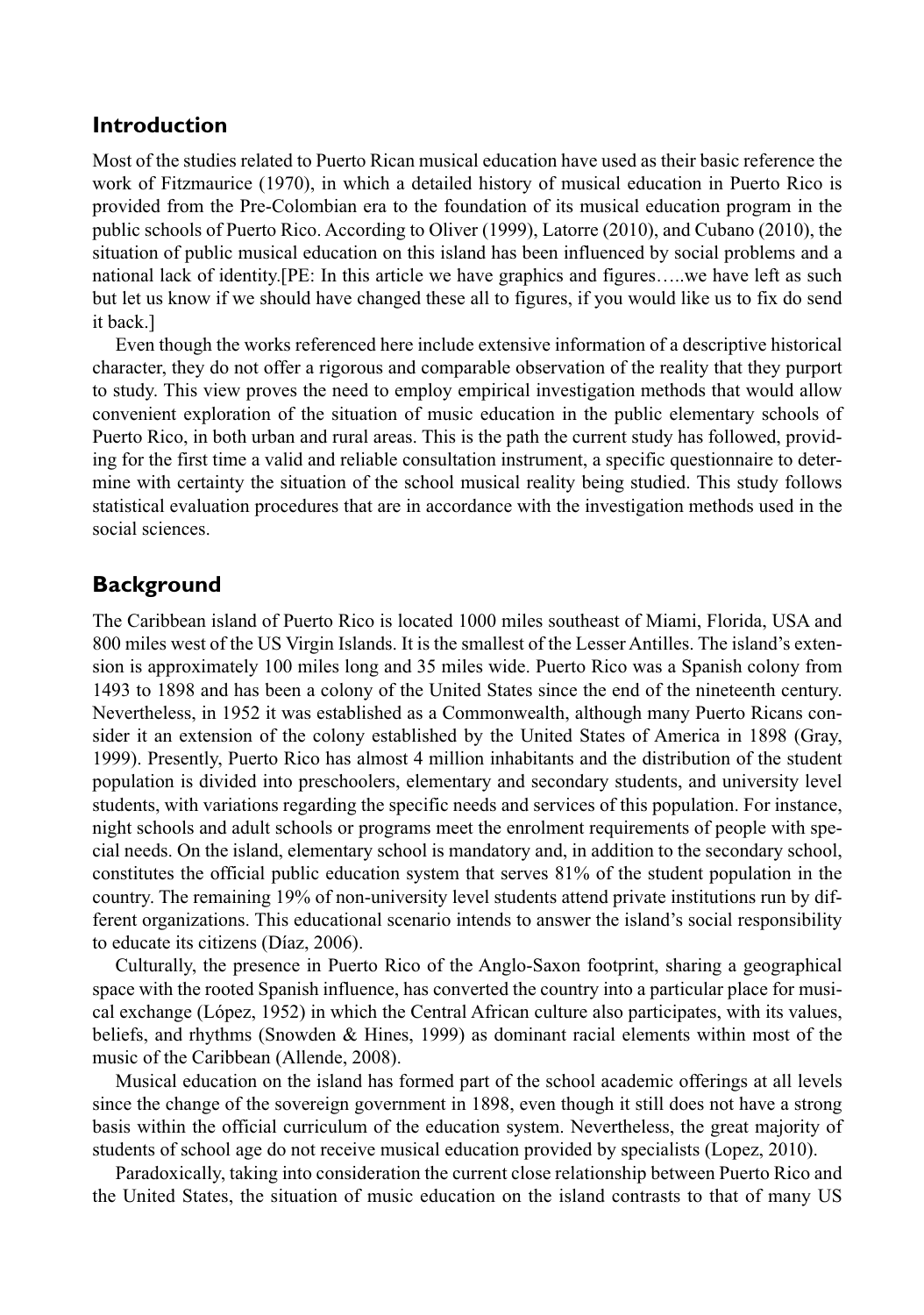states, where music has been an educational resource since the nineteenth century (Keene, 1982). To this effect, Schmidt, Baker, Hayes, and Kwan (2006) describe the magnificent planning and implementation of the curriculum of the general music programs, choir, band, and orchestra distributed across Indiana state schools, while authors such as Gerrity (2009) denounce the fact that, in the United States, there has been a decrease in the school music programs during the past few years. Likewise, it will be difficult to find an official programmatic musical education structure in Puerto Rico.

It is curious to ascertain that the influence of the American model waters down the situation of Puerto Rican music education. Clearly, this is an example of a powerful nation imparting its rules on other subordinated ones (Southcott & Hao-Chun Lee, 2003). Hence, many teachers on the island think there is nothing to learn outside the limits of the American model, which discourages the local initiative that attempts to move towards a different horizon in school education (Negron de Montilla, 1998). In practice, this supposes an important brake to the need to contemplate other innovative proposals that would expose the students to experiences of a musical–multicultural type (Aguilar, 2001), where different meanings and perspectives are elucidated regarding the impact of music in society (Abril, 2007), which respond to the implicit knowledge of music and to the social representation of music education that each person possesses within his/her environment (Addessi & Carugati, 2009; Oliveira, 2005).

The recruitment policies of the Department of Education of Puerto Rico specifically require that all teaching personnel of the public school system must have a college degree in their specialty area (DEPR, 2010; Latorre, 2010). Exceptions to this policy are considered in areas which find recruitment difficult, which include English, mathematics, science, and fine arts (DEPR, 2010; Latorre, 2010). In the public school system, elementary level teachers have limited preparation in musical education. Nevertheless, many of those teachers make commendable efforts to integrate singing as a strategy to teach other subjects. López (2010) found that public schools that do not have a music teacher encourage the development of basic music skills by means of social activities such as Christmas and official holiday celebrations and graduations organized by the school. In addition, some schools use available personnel or volunteers with musical abilities to perform music education tasks. Schools do not rule out the recruitment of available school personnel or volunteers from the community who may have any vocal, instrumental, or dramatic ability in order to perform any music education task. Such use of music in the school context concurs with the definition provided by Colwell (2008) about the vision of artistic experiences as a means of social integration in the learning community and not a cognitive necessity.

Regarding the academic profile of the teachers who participated in this work, it must be stated that the majority have educated in the musical field in places such as: Puerto Rico Music Conservatory, the University of Puerto Rico (Río Piedras Campus), the Pontifical Catholic University in Ponce, and the Interamerican University's San Juan and San Germán campuses. This last institution, as well as the Music Conservatory, offers a musical education master's degree, through which an advanced diploma in instrumental performance may be obtained. In Puerto Rico, the formal training of music teachers is mostly conducted in educational rather than musical institutions. This situation is similar in other Latin American countries such as Argentina, Bolivia, Chile, Colombia, Costa Rica, Guatemala, and Mexico (Herrera & Lorenzo, 2008).

Furthermore, the situation of school music education in Puerto Rico displays resemblances to that in other countries of the Caribbean, specifically regarding the lack of a well-defined official curriculum, lack of supplies, little relevance of the music content in the school centers, and gaps in teachers' training (Acra-Brache, 2004; López, 2010; Tucker, 2000). Unfortunately, these characteristics may reflect the situation of school music education in many educational systems of the world (Akrofi, 2002; Burnard, Dillon, Rusinek, & Saether, 2008; Chafchaouni, 2002; Mota, 2000). An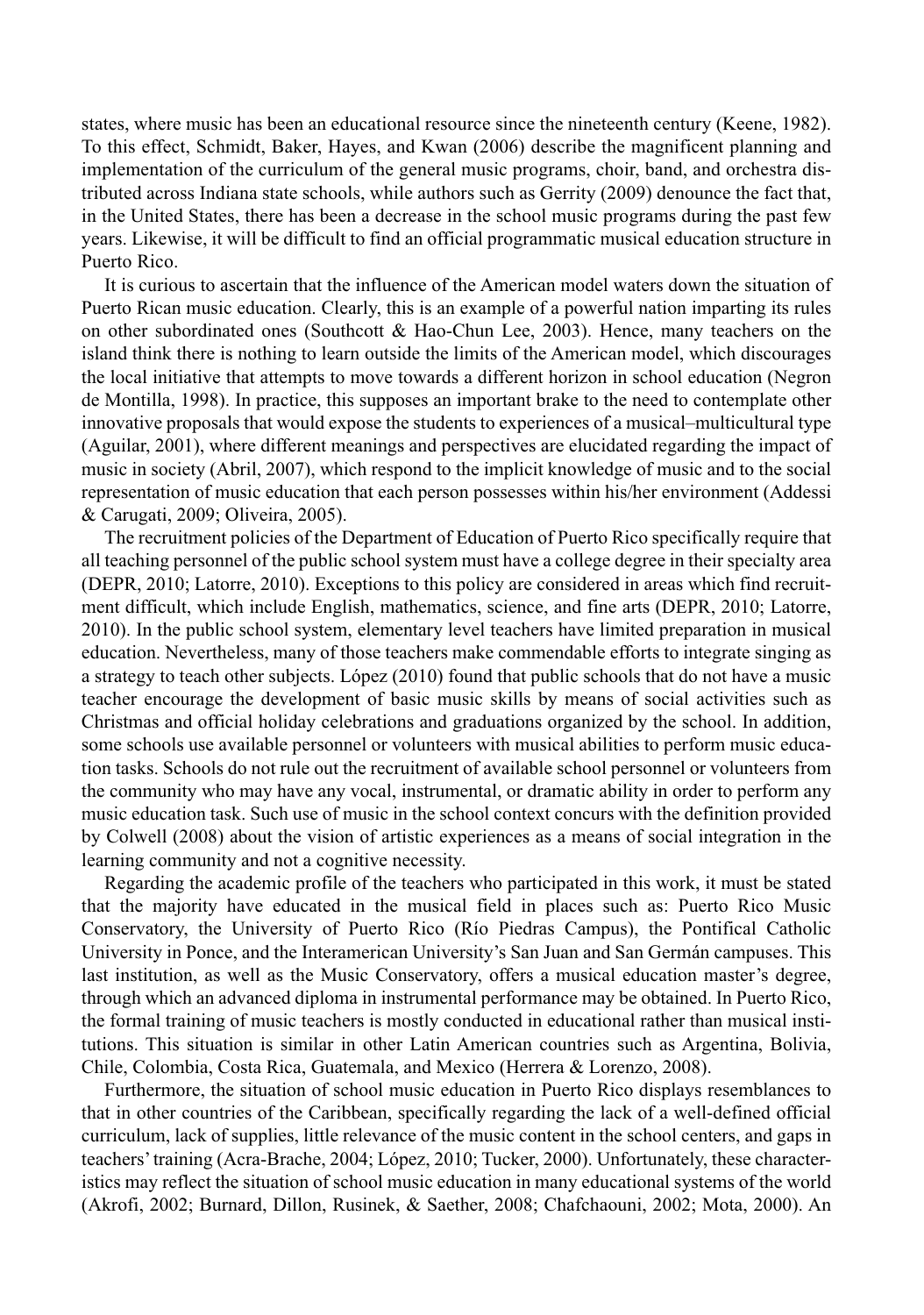exception to this trend is found in Cuba, where the implementation of the music education curriculum excels as a result of its programmatic, philosophical, and contextual suitability and has the flexibility needed to adapt to the flows of a globalized world (Barceló, 2007; Sánchez & Morales, 2008; Torre, Palomares, Castellano, & Pérez, 2007).

Since no research project—reflecting an effort of this magnitude—can be conducted without addressing the matters which make its scope relevant, the objectives of this study are listed below.

## **Objectives**

- 1. To deepen the knowledge of the reality of music education in the public elementary schools of Puerto Rico.
- 2. To improve the situation of music education in Puerto Rico and propose diagnostic corrections obtained from this study.

# **Method**

For the purposes of this study, a survey was designed and conducted. Since data in surveys are usually collected through the use of questionnaires and can be qualitative (asking open-ended questions) or quantitative (using forced-choice questions; Babbie, 1973), this method was considered appropriate for the study because it allowed for a comprehensive overview of music programs in elementary schools of diverse population sizes and in varied geographical locations. As affirmed by Madsen and Madsen (1988), this type of method enables the collection of a large amount of details and references in a short period of time, characteristics that match the interests of this educational research.

# **Participants**

Information on the Department of Education of Puerto Rico's website (DEPR, 2010) revealed that in 2009 there were 981 elementary public schools in Puerto Rico, 314 of which had music teachers. In order to ensure representation from all geographical areas of the island, the researchers applied a proportional selection criterion that took into consideration the number of elementary music teachers per region. In August and September of 2009, the questionnaire was distributed and administered to 228 elementary school music teachers; all responded, representing a 100% response level. Of 314 active music educators at the elementary school level in the public education sector of the island, 228 responded to the administered questionnaire. This represents 72.61% of the total elementary school music teachers in Puerto Rico. Demographic data revealed that 37.67% of the participants worked in rural schools, 60.9% in urban schools, and 2.24% taught in both types of schools over the academic year.

According to the information provided by the questionnaire, the institutional distribution of music teachers' instruction on the island is very even, given the fact that 32% of the participating teachers were graduates from the University of Puerto Rico, 31% were from the Interamerican University, 30% were from the Music Conservatory, and the remaining 3% were alumni from other institutions such as the Pontifical Catholic University of Ponce and the Antilles Adventist University in Mayagüez.

The average age of the participants was 39 years (see Graphic 1). Furthermore, these teachers had between 1 and 28 years of experience teaching at the elementary school level. The general average teaching experience among the teachers was 12 years (see Graphic 2).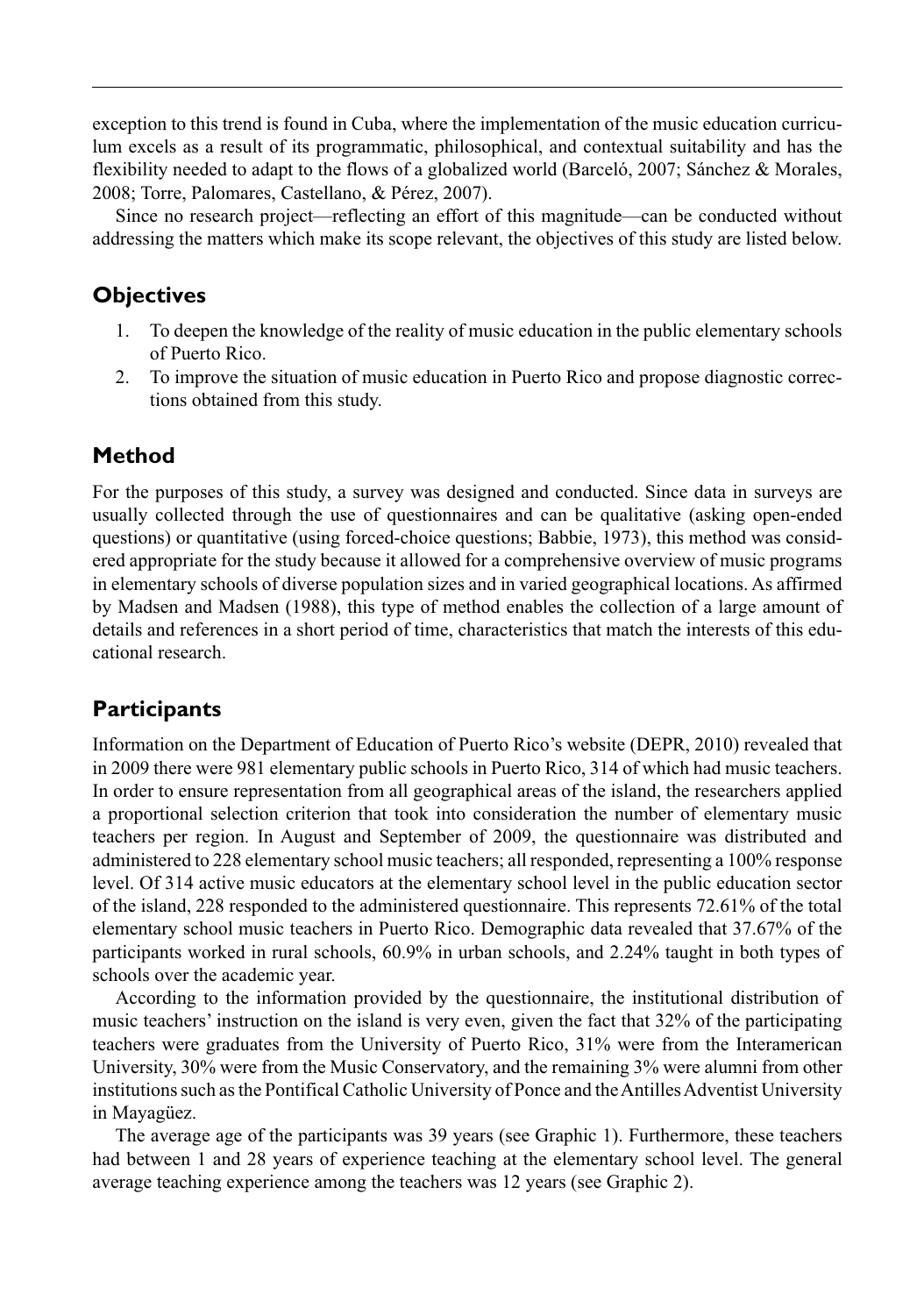

**Graphic 1.** Histogram of the variable: Age.



**Graphic 2.** Histogram of the variable: Years of experience as elementary teacher.

According to the information provided by the participants, 82.2% had a bachelor's degree in musical education, 13.60% had obtained a master's degree, and 1.75% had completed a doctorate, while 2.63% did not have any college degree. In addition, 89% of them reported they played a musical instrument; nonetheless, 40% informed us they practiced for less than one hour per week or just played in class. The study also revealed that most of the participants played the guitar (22.56%) or the piano (16.92%; see Figure 1).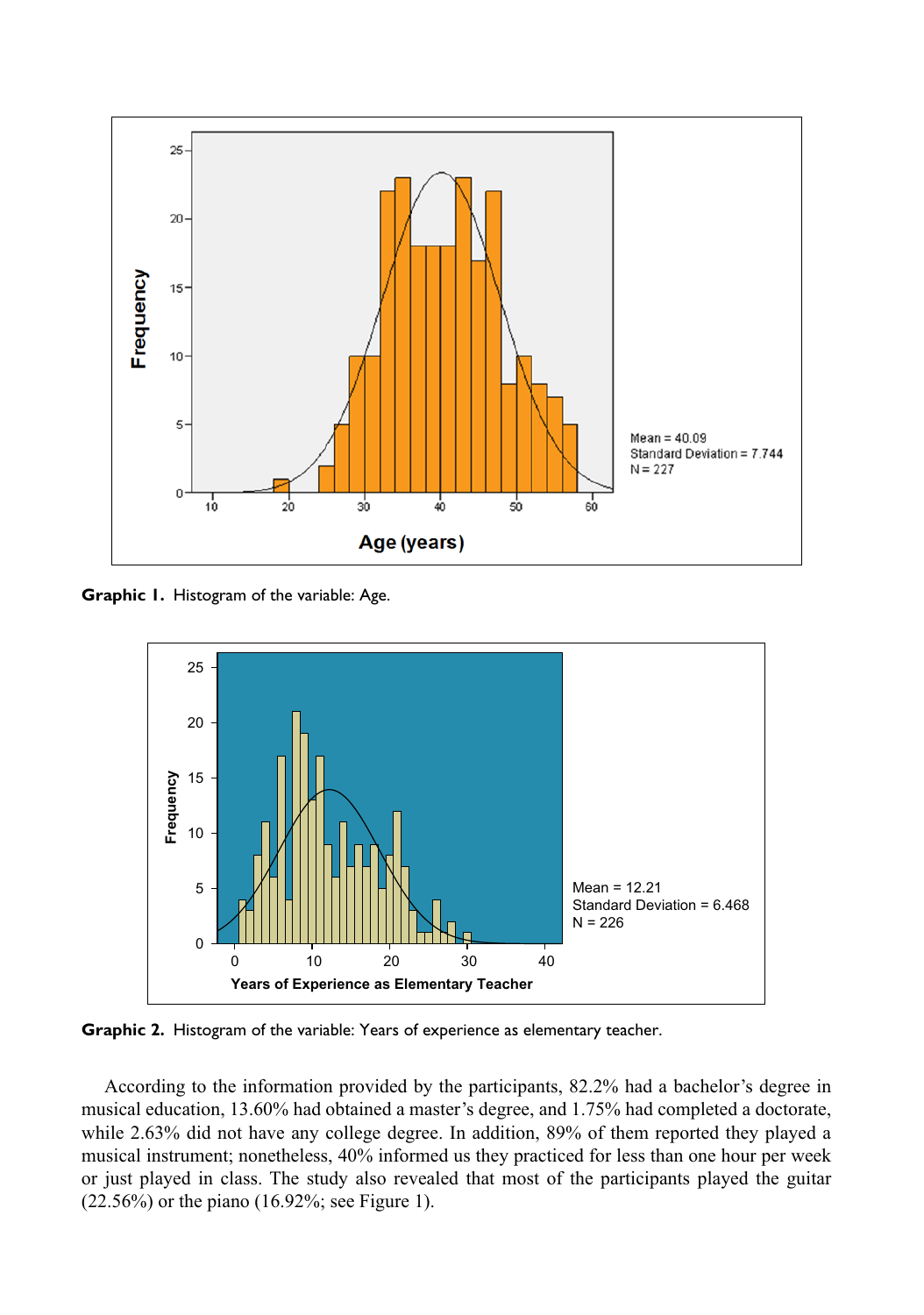



**Table 1.** Categories contained in the questionnaire *Situation of Music Education in the Public Elementary Schools of Puerto Rico from the Perspective of the Music Teachers*.

- 1. Knowledge and application of the current circular letters related to music at public elementary schools in Puerto Rico
- 2. Supplies and resources of the teacher at the school center
- 3. Current situation of music in public elementary schools in Puerto Rico
- 4. Professional self-perception of the music teachers in public elementary schools
- 5. Content and activities in music assignments in public elementary schools
- 6. School time in the subject of music in public elementary schools
- 7. Integration of the subject of music with other parts of the school curriculum
- 8. Methodology
- 9. Evaluation
- 10. Initial and continued training of the teachers

### **Instrument**

A questionnaire was custom-made for the study. The items in the questionnaire were written in the function of 10 categories of classification (see Table 1). To ensure the validity of the responses, a 54-item questionnaire was prepared; 39 items included a Likert-scaled response of five degree ratings with adhesion degree.

- $1 =$ Never
- $2 =$  Almost never
- $3$  = Sometimes
- $4 =$  Almost always
- $5 =$ Always.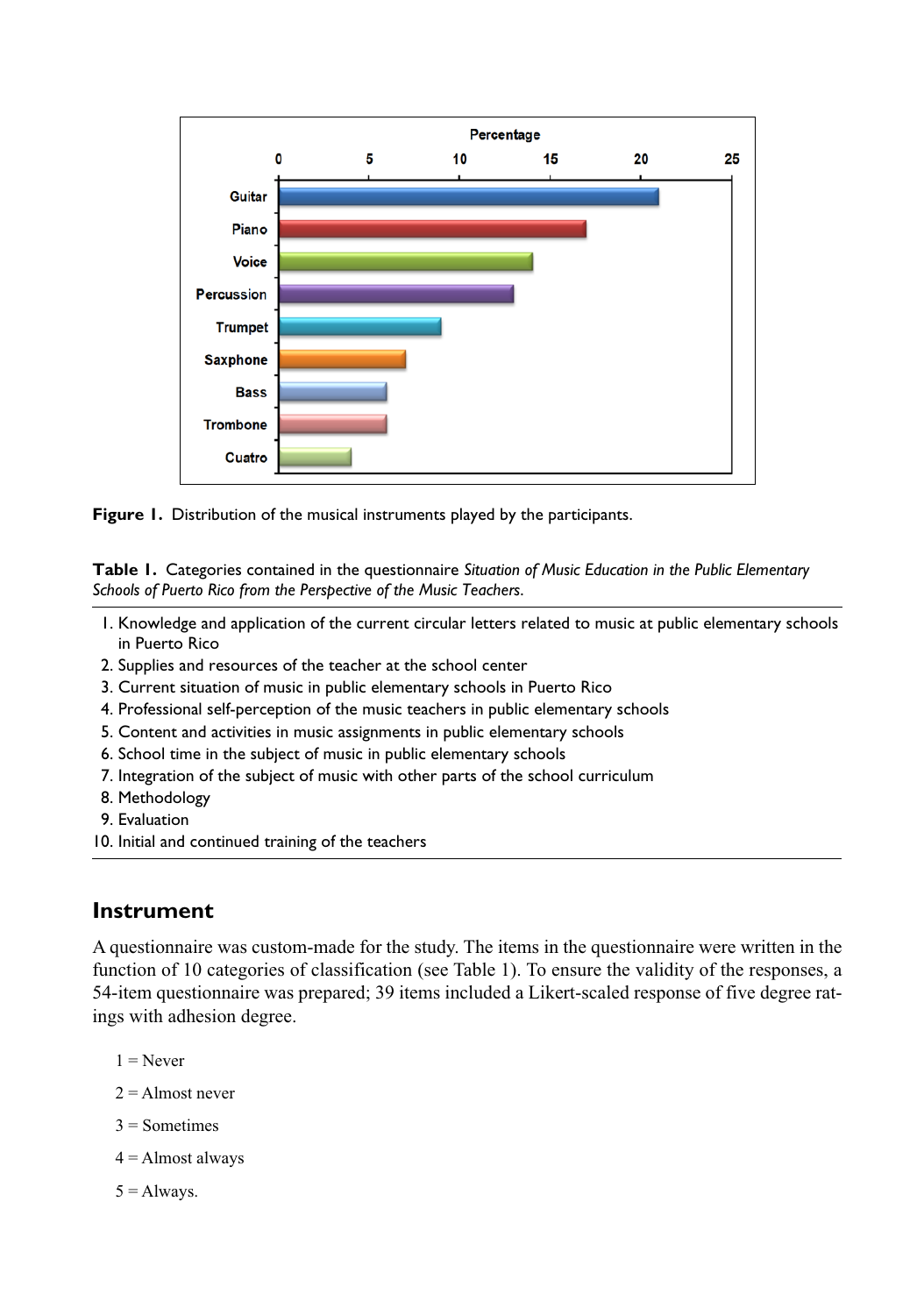The remaining 15 items were of a calculated type, with open questions and others including true or false options and their respective explanation requests for the answers.

The concurrent and individual validity of each item within a category was evaluated by correlating the sum of all items excluding one at a time. As a result, moderate correlation coefficients were found. Overall, researchers' analyses confirmed that each item measurement followed the same trend as the collection of items included within the categories.

The reliability of the questionnaire was calculated through the application of Cronbach's alpha coefficient, with a result of 0.87. According to Gerrity (2009), an alpha with scores higher than 0.80 provides an optimal degree of reliability to the instrument. Therefore, the instrument was reliable. Cronbach's alpha test was applied to find the coefficient of reliability and factor analysis with Varimax rotation for construct validity. The questionnaire was titled *Questionnaire on the Situation of Music Education in the Public Elementary Schools of Puerto Rico from the Perspective of the Music Teachers*.

# **Procedure**

The questionnaire was administered to participants during the months of August and September 2009. In order to accomplish this, the researchers resorted to a number of means: direct delivery to the teachers, mailing questionnaires, and also telephone calls. In fact, 72 elementary schools across the island were visited in order to personally administer the questionnaire. The amount of answered questionnaires returned was 228, totaling 100% of those administered.

# **Results**

In order to conduct the analysis of the data used in this research, several techniques of quantitative analysis were used, as was the computer software program SPSS for Windows (version 13.0), which is commonly applied in the statistical analysis of data in social and educational research. In addition, parametric and nonparametric tests were used in order to compare whether or not the responses to the different items differed by gender.

# **General knowledge, the application of the official rules, supplies, and resources**

The majority of the professors (93%) indicated having knowledge of the current official guides and regulations of musical education. Furthermore, 39% of the participants stated that they had no basic supplies to carry out their classes. In addition, it must be pointed out that 67% of the teachers reported not having their own music classroom in order to accomplish their work. This reality indicates that an important number of music teachers move from one classroom to another.

Moreover, the data reveals that the working conditions for the musical educators in Puerto Rico seem to deteriorate. Only 16% of these have a budget assigned by the school administration. According to 69% of those surveyed, this requires them to prepare their own materials and, therefore, the use of textbooks is uncommon. The following Box–Whisker plot used to analyze this data shows a low value for median (2) that corresponds to the "almost never" category, with a marked positive asymmetric distribution (see Graphic 3).

# **Contents, activities, methodology, and initial preparation of the teachers**

According to Carbajo (2003), competence as a music educator in primary schools requires a lot of effort, study, and tenacity. Figure 2 depicts the order in which activities are prioritized by the music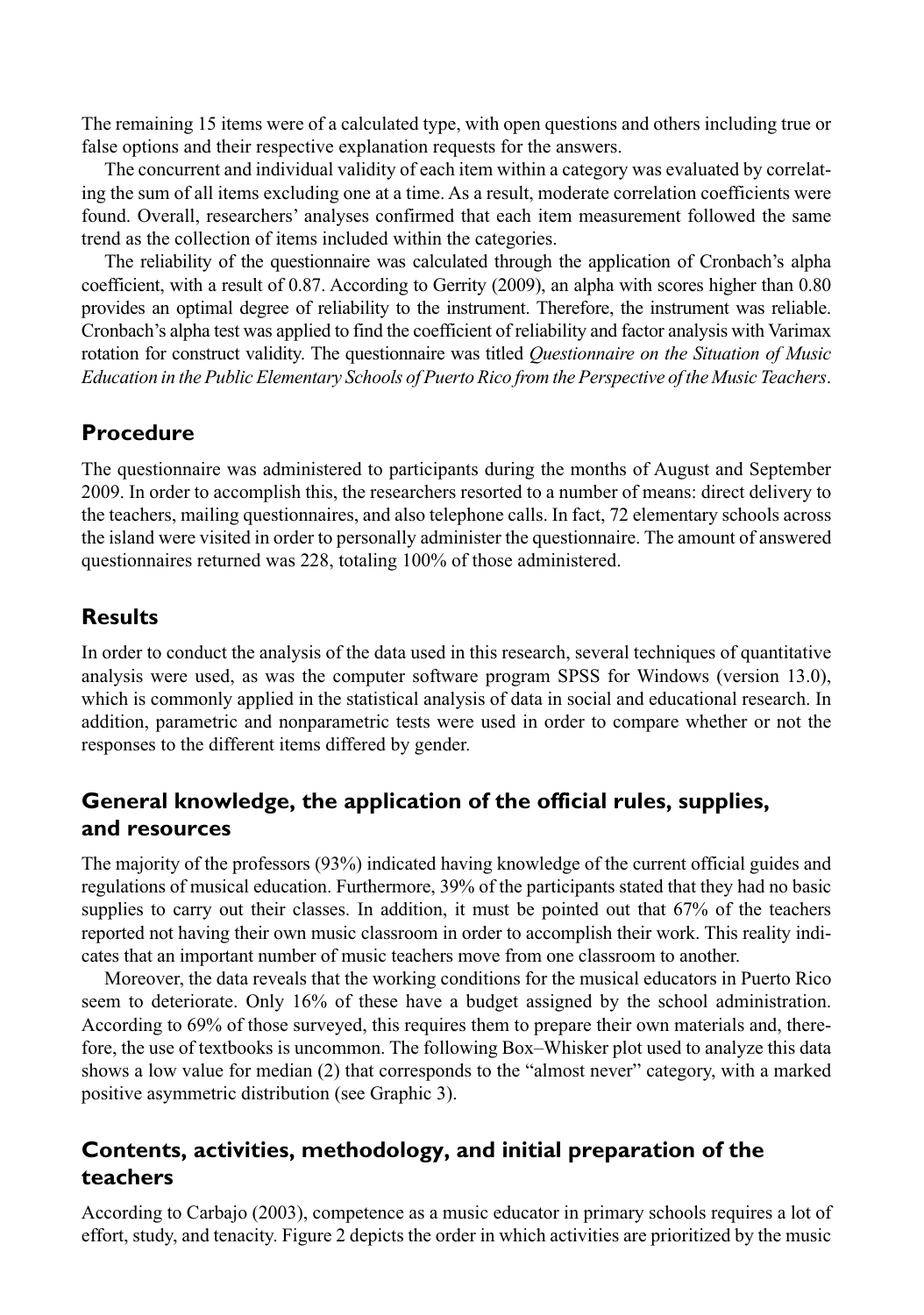

**Graphic 3.** Comparative Box–Whisker plot about related aspects of available resources and curricular materials.

teachers. The results point out that voice (35%) and instrument (27%) education predominate over music education in general, with motor-skills development as a strategy for the reinforcement of musical competence at only 7% (see Figure 2).

Those results are derived from cluster analysis carried out to determine the frequency and importance of content and activities conducted by music teachers in the classroom. The dendogram used to illustrate the cluster analysis shows the frequency of three groups of activities: from "frequent use," through "moderate–low use," to "less frequent use." Dividing the distribution of values using percentiles 33 and 66 created the three clusters of activities or intervals. The intervals were categorized as follows: less frequent use, moderate use and frequent use (see Table 2).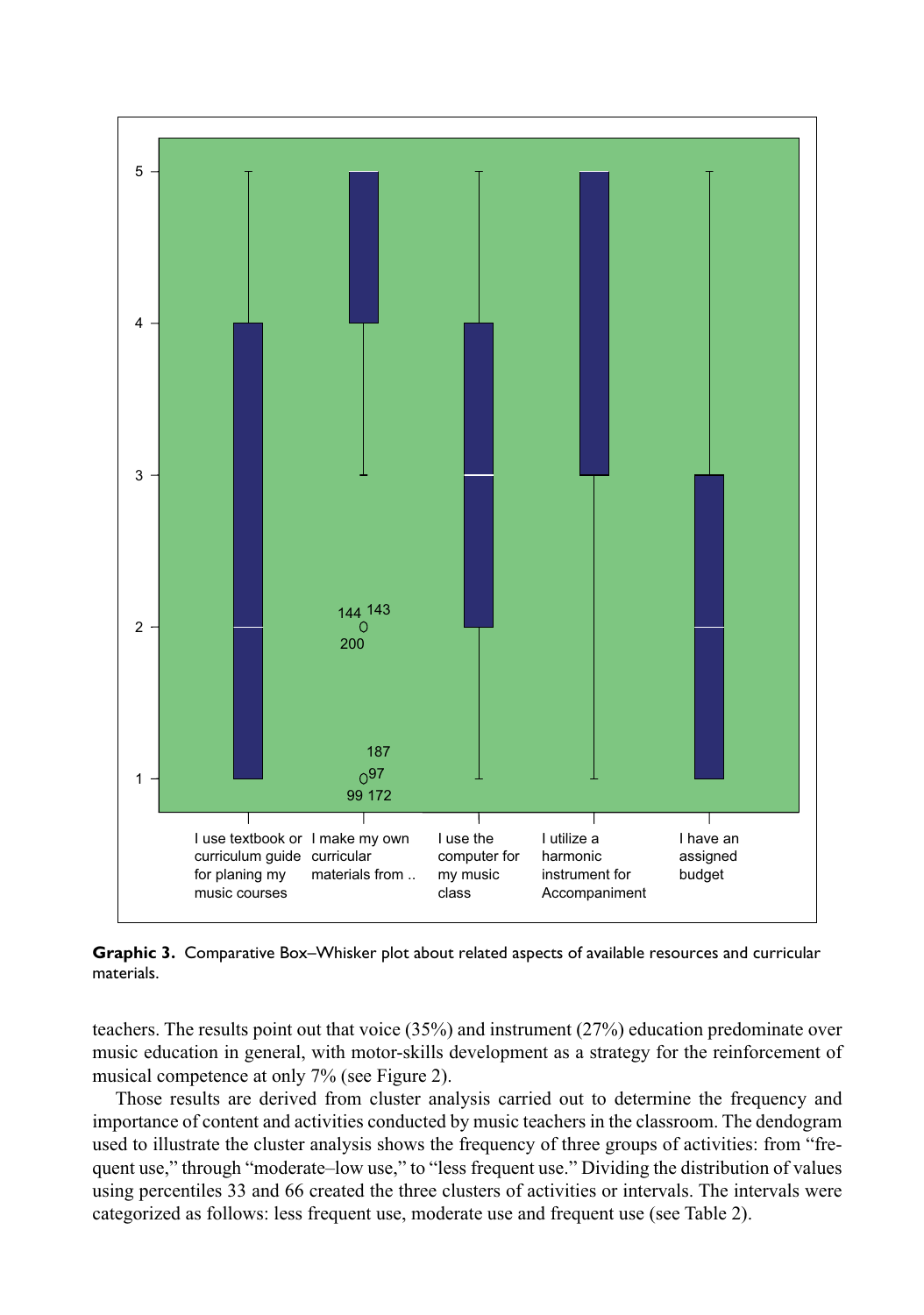

**Figure 2.** Order in which activities are prioritized by the music teachers.

| Content and activities                                 | Clusters of pertinence |
|--------------------------------------------------------|------------------------|
| Theory and solfege                                     | I (high use)           |
| Instrumental instruction                               | I (high use)           |
| Vocal instruction                                      | I (high use)           |
| Music appreciation                                     | I (high use)           |
| Corporal movement                                      | 3 (moderate-low use)   |
| Interdisciplinary activities in curricular integration | 3 (moderate-low use)   |
| Other activities                                       | 2 (moderate use)       |

**Table 2.** Clusters of pertinence of the content and the activities developed in the classroom.

Moreover, vocal instruction and teaching of musical instruments prove to be the preferences of the participating teachers. The study reveals that almost 80% have musical groups at the school. It is noticeable that the data shown by the study demonstrates lack of use of body movement strategies.

According to Bresler (2004) and Addessi and Carugati (2009), it is highly probable that the professors' academic offerings are tightly linked to their ideas, origin, professional preparation, emotional intelligence, social representations of the music, musical education, and many other elements. In an analysis of the universities' musical programs on the island, Latorre (2010) confirms that all music education programs in Puerto Rico include music methods courses. Therefore, it is interesting that even though methodological content has been addressed by musical education institutions, 35% of the surveyed teachers mentioned they never used any of the strategies they have been exposed to (see Table 3).

# **Professional self-perception and learning evaluation**

It is a true concern for the researchers that most of the teachers do not perceive their work to be valued by society, school administration, parents, and even their colleagues **(**see Table 4). This confirms the study done by Latorre (2010), in which the author exposed that graduates from a musical career program in Puerto Rico perceived their profession to be valued more by their families and peers than by society, school administration, parents, and even their co-workers. Possibly, this low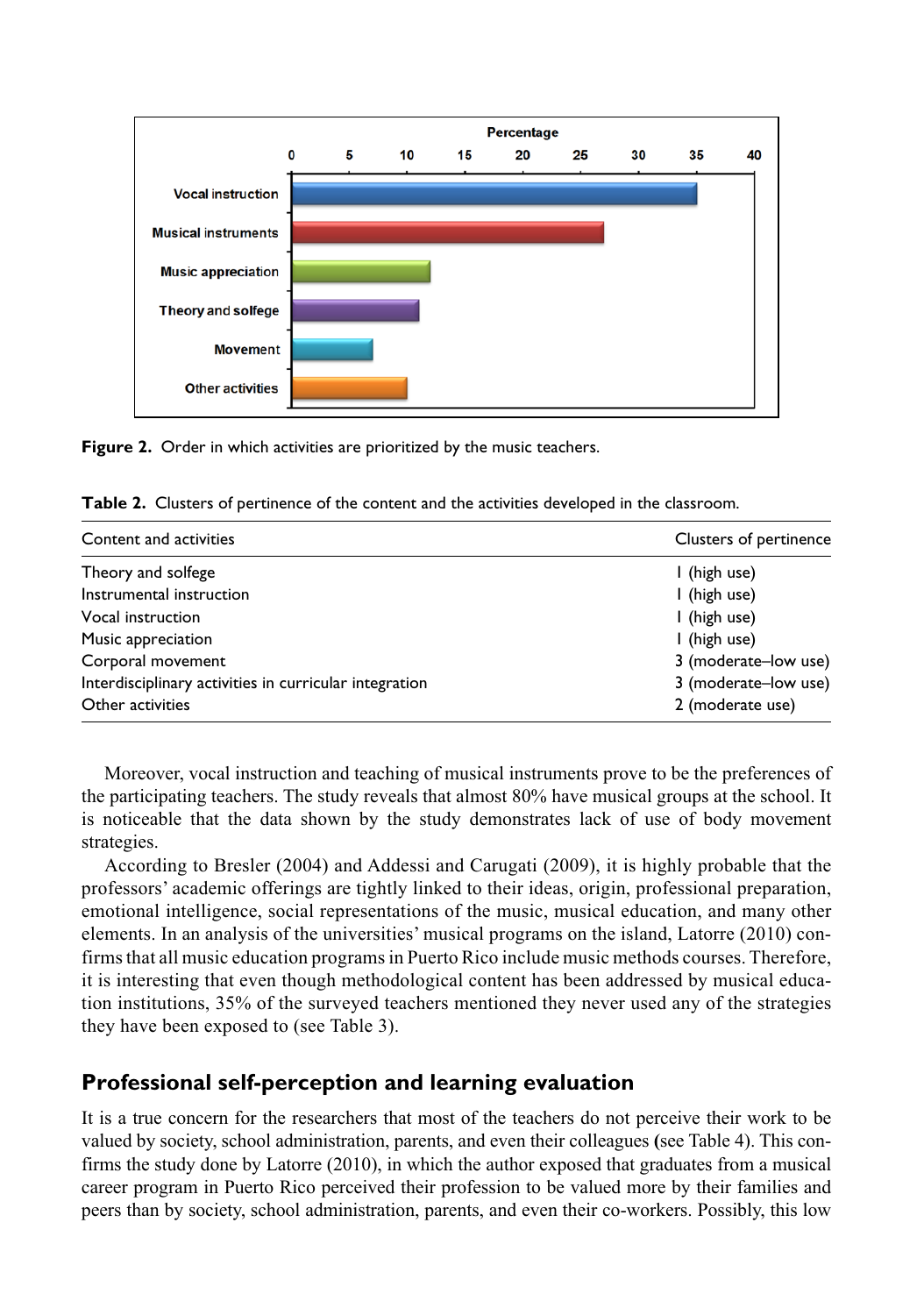| <b>Statistics</b> |                  | Frequency | Valid<br>percentage | Cumulated<br>percentage |
|-------------------|------------------|-----------|---------------------|-------------------------|
| Valued            | Never            | 75        | 34.2                | 34.2                    |
|                   | Rarely           | 42        | 19.2                | 53.4                    |
|                   | <b>Sometimes</b> | 47        | 21.5                | 74.9                    |
|                   | Most of the time | 36        | 16.4                | 91.3                    |
|                   | Always           | 19        | 8.7                 | 100.0                   |
|                   | Total            | 219       | 100.0               |                         |
|                   | Lost             | 9         |                     |                         |
| Total             |                  | 228       |                     |                         |

**Table 3.** Frequencies and percentages of levels of response about the use of specific music education method items.

self-perception of their position within the school's enclave is a result of the lack of a process of systematic observation of the schools' music development. In open expressions by almost 90% of the professors, it was indicated that grades or evaluations of performance in the music class were not required by their supervisors because these understood they had no importance or weight in the final analysis of the academic requirements at elementary school level. This information was verified after reviewing official documents (offered by public elementary schools; DEPR, 2010) in which it was not considered a priority to evaluate student performance in the music class. As a matter of fact, the measurement and evaluation of student musical performance is one of the skills which music educators in Puerto Rico need to develop a command of (López, 2010).

#### *Measurement and evaluation in music education*

The findings of this study in the area of evaluation indicate that summative evaluation is maintained as the main form of evaluation among Puerto Rican music teachers. Out of all the participants who responded to this item, 58.37% reported always using evaluation tools such as partial evaluations or assessment in their classes.

Greater importance is given to student summative evaluations (written exams, practical tests, special projects, among others) than to other types of evaluations. Approximately 80% of the teachers responded that they used summative evaluation (see Graphic 4). In the item regarding assessment use, 65.8% answered that they used this evaluation method. Therefore, after analyzing the responses for the evaluation component, it can be seen that this matter requires more attention in future research due to the high level of participants who did not answer. The abstention level of participants reached 86% when it was proposed that they mention other types of evaluation. It is presumed that the lack of knowledge regarding this item encouraged this reaction.

### *Continued education of the teachers*

All of the music teachers agreed that continued education is important for developing competency at work because of the professional skills that are acquired. A view of the most requested topics allowed the researchers to conclude that some recurred within the mentioned responses. Technology in musical education  $(51.3\%)$ , methodology  $(45.1\%)$ , music therapy  $(43.3\%)$ , discipline management (32.1%), and special education (50%) were subjects that seemed to be of much interest among the teachers, since they were overwhelmingly proposed (refer to Graphic 5).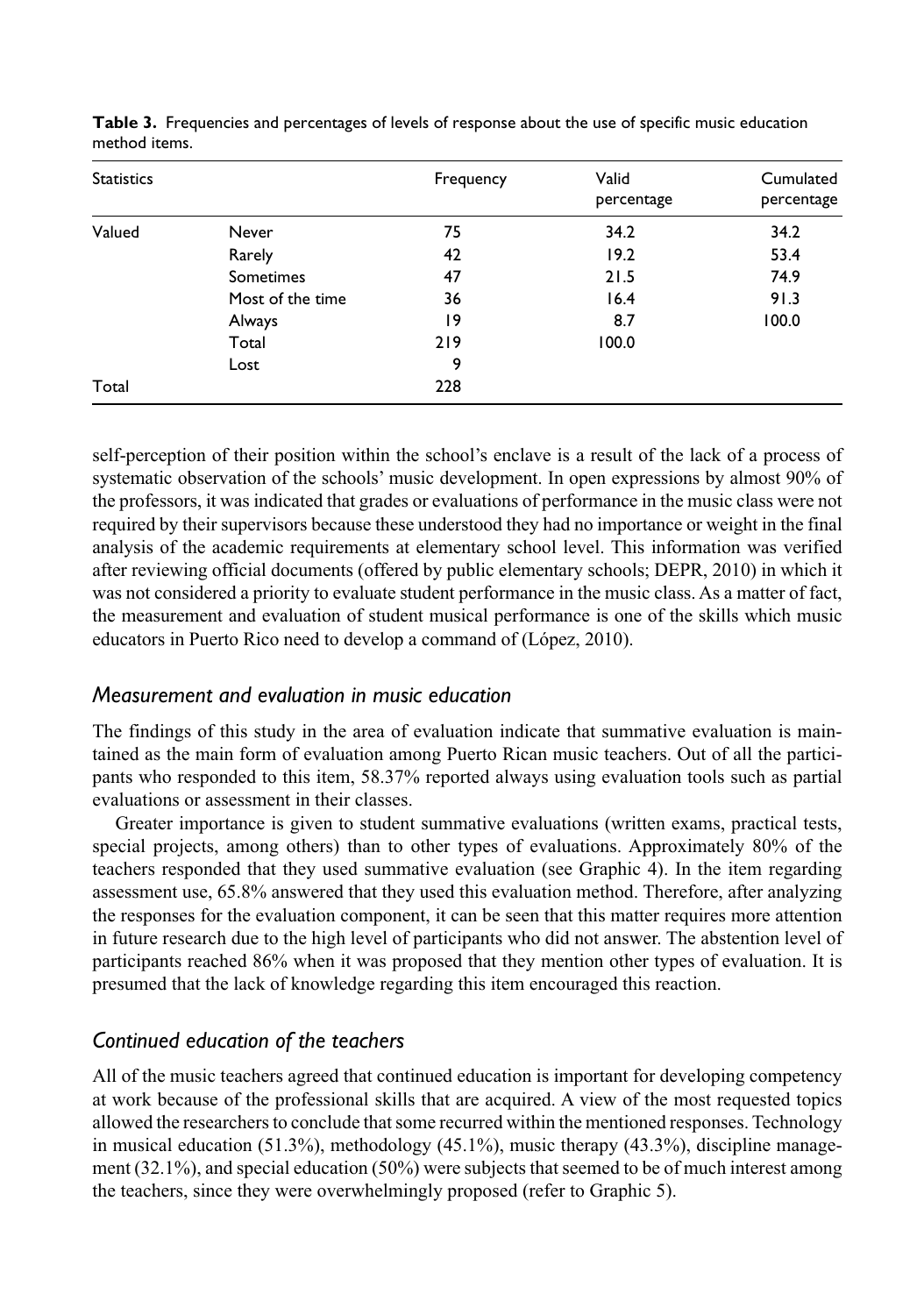| Table 4. Central tendency statistics and asymmetric aspects related to teachers' self-perception about their profession and labor recognition. |                 |                  |                 |               |                  |                   |               |
|------------------------------------------------------------------------------------------------------------------------------------------------|-----------------|------------------|-----------------|---------------|------------------|-------------------|---------------|
| Valued aspects                                                                                                                                 | perceive that   | I perceive that  | I perceive that | perceive      | perceive that    | perceive that     | My work as a  |
|                                                                                                                                                | my work as a    | my work as a     | my work as a    | that my       | my work as       | my work as        | music teacher |
|                                                                                                                                                | music teacher   | music teacher is | music teacher   | music class   | music teacher    | music teacher is  | has been      |
|                                                                                                                                                | is valued by    | recognized by my | is recognized   | satisfies the | is recognized by | recognized by the | recognized    |
|                                                                                                                                                | society         | colleagues       | by the school   | students      | stakeholders     | Department of     | by some       |
|                                                                                                                                                |                 |                  | administration  |               |                  | Education         | organizations |
| N valued                                                                                                                                       | 222             | 220              | 226             | 225           | 226              | 222               | 222           |
| Lost                                                                                                                                           |                 | $\infty$         | $\sim$          |               | $\mathbf{z}$     | $\bullet$         | $\bullet$     |
| Mean                                                                                                                                           | $3.15*$         | 3,66             | $3.36*$         | $4,36*$       | 3,72             | $136*$            | 2,06          |
| Reduced mean<br>to 5%                                                                                                                          | 3.28            | 3.69             | 3.49            | 4.42          | 3.74             | $\overline{5}$    | $\tilde{e}$   |
| Asymmetric                                                                                                                                     | $-127$          | $-531$           | $+60 -$         | $-1.274$      | $-465$           | 2.641             | 930           |
| Standard                                                                                                                                       | $\frac{163}{2}$ | $-164$           | 162             | 162           | 162              | 163               | 163           |
| asymmetric error                                                                                                                               |                 |                  |                 |               |                  |                   |               |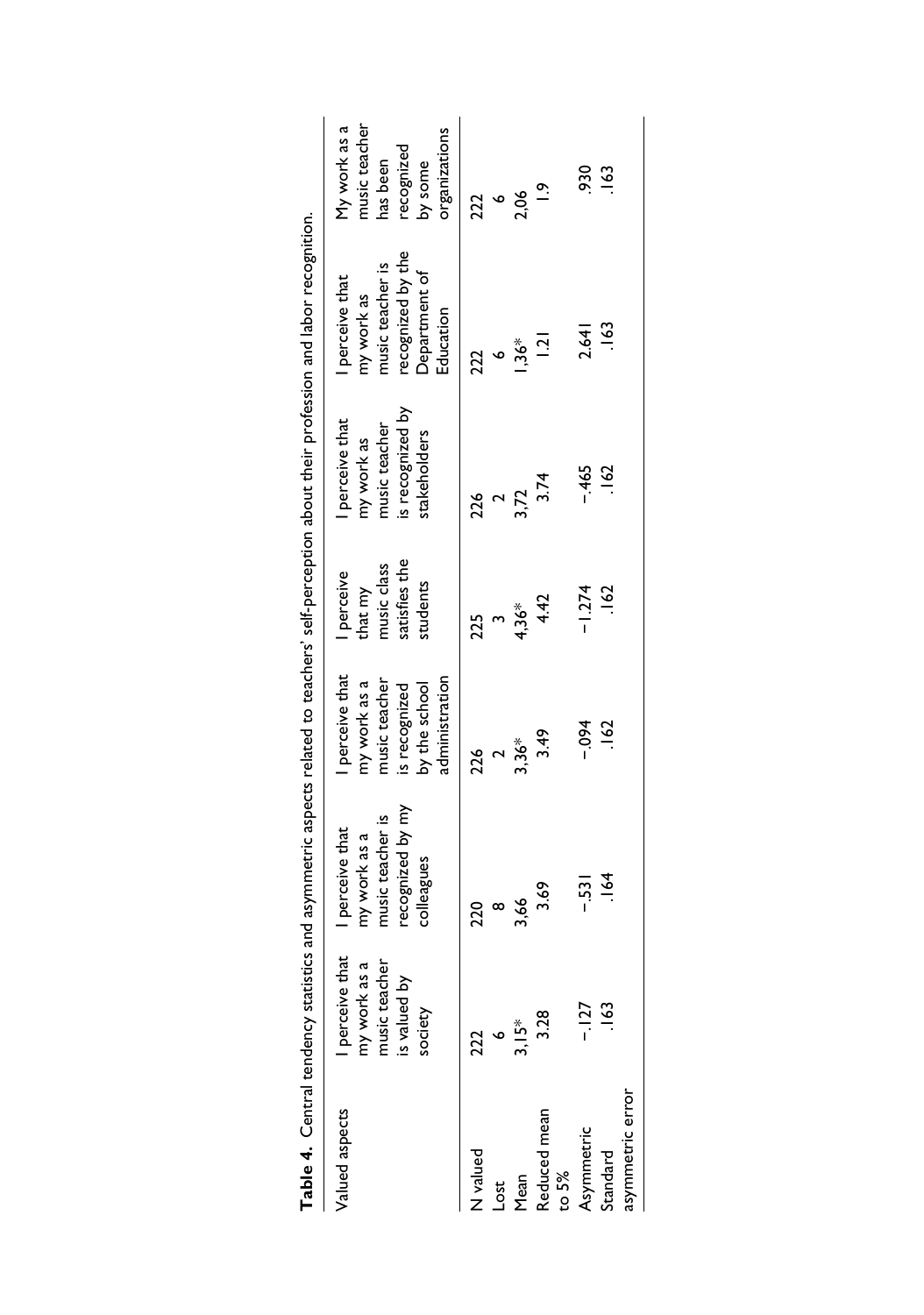

**Graphic 4.** Percentages of different types of evaluation used by the music teachers.



**Graphic 5.** Distribution of the subjects of interest for continued education of the teachers.

It was a matter of concern that the need for developing educational research techniques was not mentioned and that only one participant mentioned the need for workshops and conferences related to the musical educator's role in the era of globalization.

## **Discussion**

The information provided by the study presents a concrete situation that, even though it is generalized knowledge, it is far from being a model to follow. It seems that lately, the positive focus on music has not been sufficient to persuade school authorities of the importance of a solid music education program in schools. For this reason, music is justified more in the curriculum than in the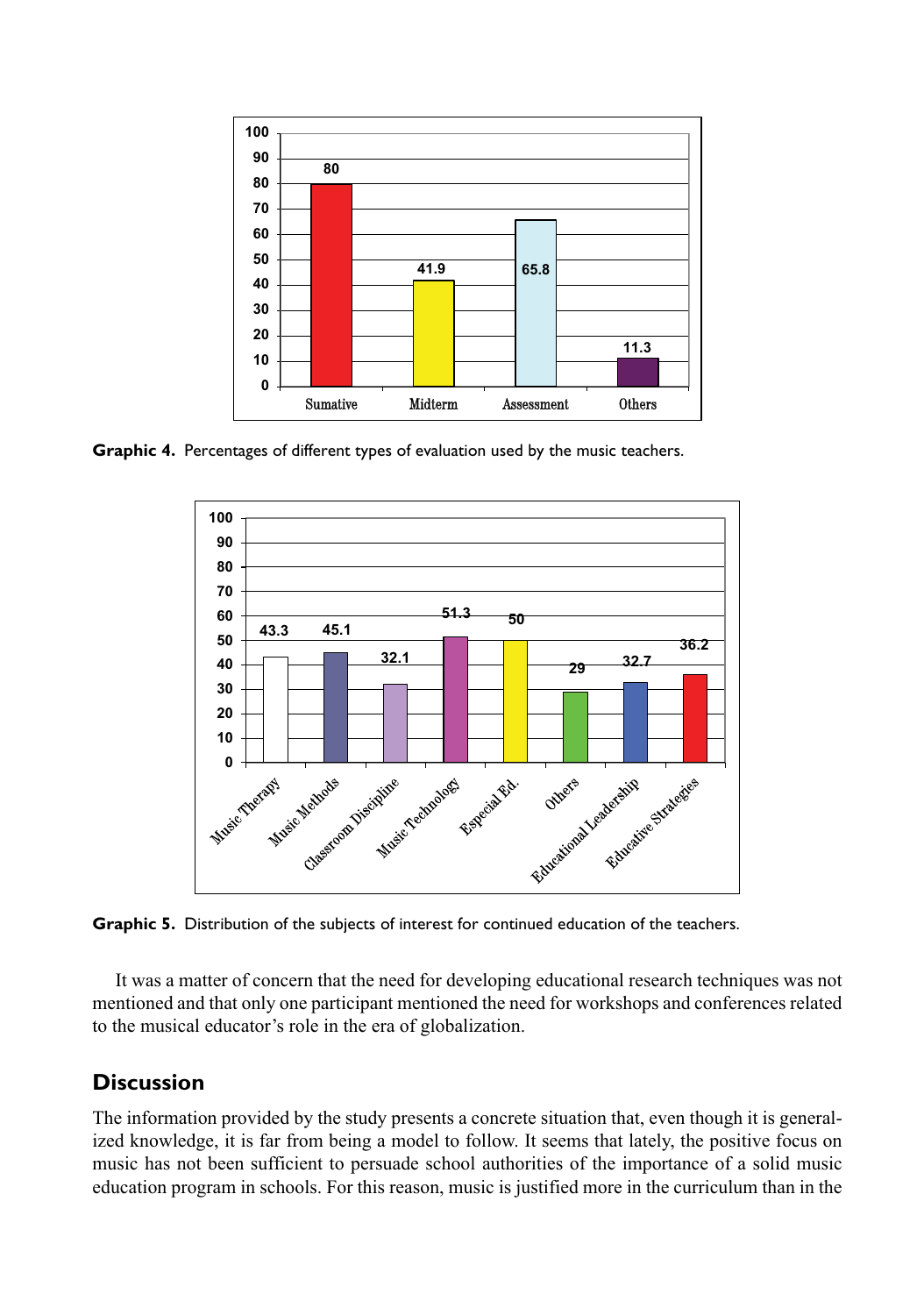practice (Heimonen, 2006). This situation is demonstrated by the gap that prevails in schools' reality and the academic expectations gathered in the proposals of music education in manuals, guides, circular letters, and other material published by the Department of Education in Puerto Rico and which were analyzed for this research.

It may be understood that music education has no space within the priorities of academic offerings in the public elementary schools of Puerto Rico. Findings in this study revealed that 80% of students between kindergarten and third grade and 77% of children from fourth to sixth grade did not have any formal music education throughout the school year. This rate is strikingly low.

Comparison with other countries in which music education occupies a better standing in pedagogic activity is inevitable. Educational models such as Cuba's offer an ideal structure for official music education in any country (Barceló, 2007). This is particularly true for Puerto Rico, due to its geographic nearness and cultural similarities with Cuba. Its structure for public education is clearly defined in its objectives and social functions. Having observed closely the phases of public education on that island and the results produced in the Puerto Rican territory regarding music education, it would be advisable to analyze in depth the contributions of both nations.

Aspects such as lack of supervision and remedial administration of artistic education may be part of the reason for the lack of academic exposure to music experienced by Puerto Rican school children. Also, the lack of an educational philosophy, defined in the governmental spheres and also in the institutions which form teachers, contributes to the long list of pending matters in the effort to develop room and practices in consistent music education. It is difficult to obtain students' educational attainment in the students when they do not even receive music classes in any regular manner, let alone consistently throughout the year. Moreover, in music education, as confirmed by Duke (1999), repetition is the strategy indicated in order to achieve tangible results.

### **Conclusions**

This research has addressed some of the aspects that may describe the reality of music education in public schools at the primary or elementary level in Puerto Rico, refining the profile of the valuation set on the object of study on the basis of the opinions and impressions of teachers as sole agents of the school community from which the profile has been obtained. It is clear that other community members that represent value concerning the purpose of exploration pursued here, yet for various reasons, have to account for empirical approach.

This incursion into the Puerto Rican school world has yielded valuable information thanks to the contributions of participating teachers, who were the main protagonists of this analysis of the present situation of music education in public elementary schools on the island. The percentage of teachers who responded to the questionnaires was high and formed part of a broad geographic spectrum that spanned multiple regions throughout the country. This gives credibility to the study and allows it to serve as an initial diagnostic evaluation of the status of musical education and manes it useful in encouraging similar research to be conducted in other nations adjacent to Puerto Rico for presenting their situation in the scope of school music education.

The data revealed that teachers participating in the research did not feel at ease regarding the pedagogic use of basic concepts in modern music education in schools, such as body expression and the use of technology, which move them away from the ability they should have in order to offer students a relevant educational experience (Kertz-Welzel, 2005) consistent with the type of musical competence currently required from teachers (Scout, 1999; Henry, 2005).

This is evidenced, for example, by the limited curricular musical presence of body language or the teaching of musical instruments and the disconnection between musical practices of the environment with respect to sound material presented in the classroom, which collides with the basis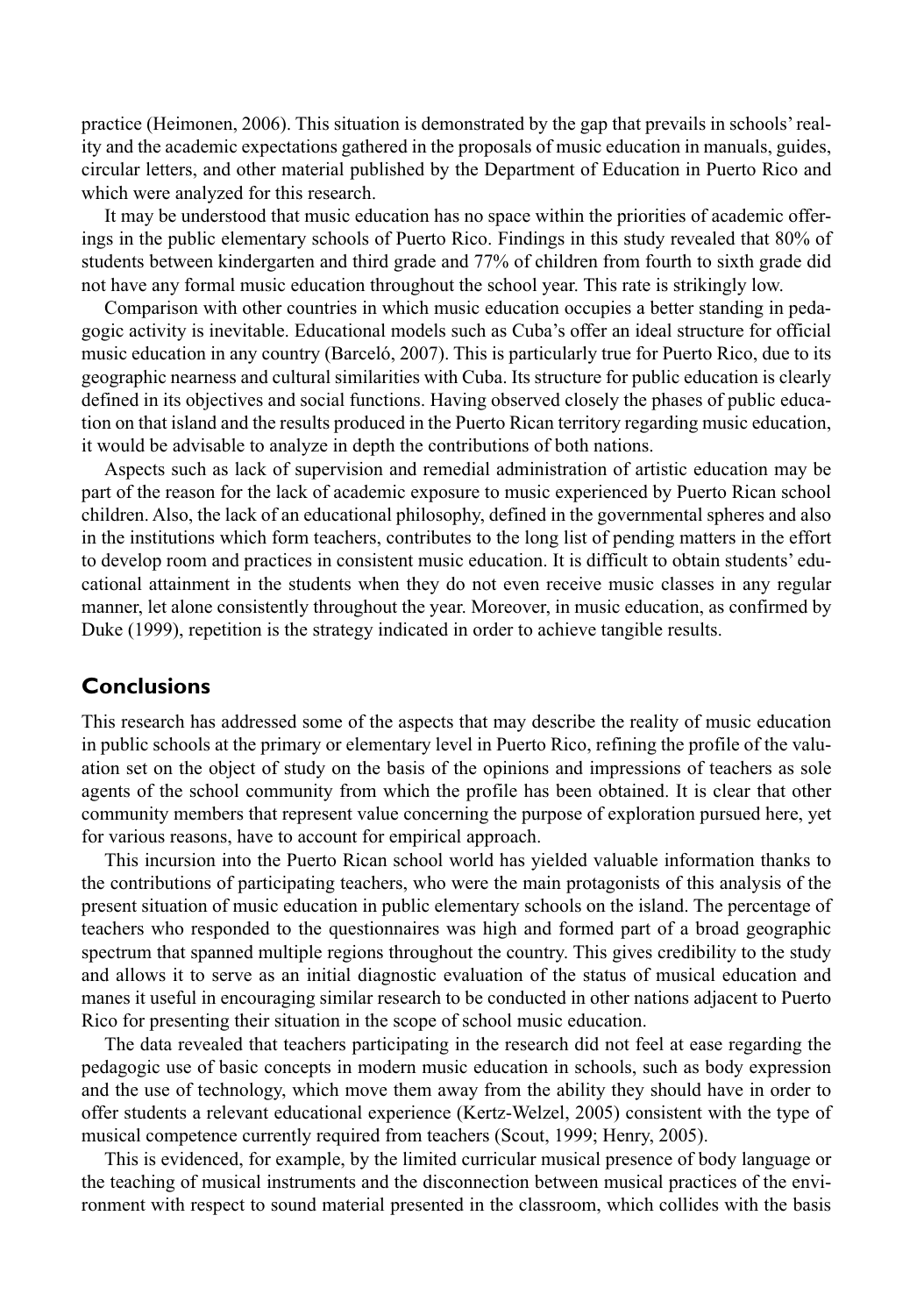of best practices in music education (Gould, 2006). Undoubtedly, the training of teachers affects the use of teaching strategies. For Sánchez and Morales (2008), in nations with a significant African influence, such as those in the Caribbean, body language must be the basis of musical education, even above vocal or instrumental education.

Similarly, concepts such as music assessment, depth of knowledge regarding specific existing musical methodologies, or new trends in music education appear to be lacking in what is meant to be part of the skillset of professionally participating teachers. In the case of assessment, a vast majority of teachers did not use any measurement that was not summative. Authors such as Boyle and Radocy (1987) and Gordon (2002) state it is possible to evaluate and measure implementation, attitude, and knowledge in music education through several procedures. This is particularly important if they want music education to be a substantial part of the curriculum, since being able to measure and evaluate the academic performance of students is crucial in order to provide data on their own progress in the curricular disciplines (Lange, 1999). Thus, this aspect of the teaching work of Puerto Rican music teachers is among the weaknesses that need to be overcome because, as previously mentioned, the low level of knowledge in assessment and other strategies presented by music teachers is clear (Asmus, 2009).

Additionally, few teachers use musical teaching methodologies, which may mean that they do not know of them or recognize their importance. Nevertheless, a review of the study programs offered by the main higher education institutions on the island which offer degrees in music education, allows an appreciation and affirmation that exposure of students to different methodologies is part of the teaching–learning content before graduation. Curiously, the use of principal methods of music education in class is not part of the professional practice of active teachers.

Regarding teachers' perceptions concerning their working conditions for teaching music, the data obtained suggests that most teachers in Puerto Rico do not have a private space in order for them to conduct music education. It is also true that a large number of them do not have a computer room. However, a vast percentage of participants believe that they have the basic materials for the development of their classes.

This work accomplishes the goal of expanding knowledge of music education in schools and the professional work of music teachers in elementary education. The educational administration on the island has not until now seen any similar study. Likewise, the teachers themselves have provided a snapshot of the current state of the discipline in the framework of the general Puerto Rican school culture. This study has also highlighted the existing shortage of music teachers in the Department of Education of Puerto Rico (314 teachers distributed among 905 schools) and its professional impact on educational institutions when granting degrees in music education. The University of Puerto Rico and the Music Conservatory of Puerto Rico produce the highest number of music education graduates for the public education system, while the Interamerican University of Puerto Rico basically supplies music teachers for the southwestern elementary schools on the island.

As a result of the study findings, this research may provide a source for future research initiatives and serve as a means for professional self-criticism, taking into consideration that the gathered data emerged from the protagonists of music education in Puerto Rico themselves.

Consequently, the data from this research may also serve as a basis to create new educational policies which provide music teachers better working conditions, teaching resources, and professional growth options in order to elevate the well-deserved prestige of this profession in social and academic contexts.

As a final reflection on the data obtained, it may be stated that the situation of music education in public elementary schools in Puerto Rico may be catalogued as insufficient; yet, not as urgent as to be immediately corrected, taking into account the conditions under which the daily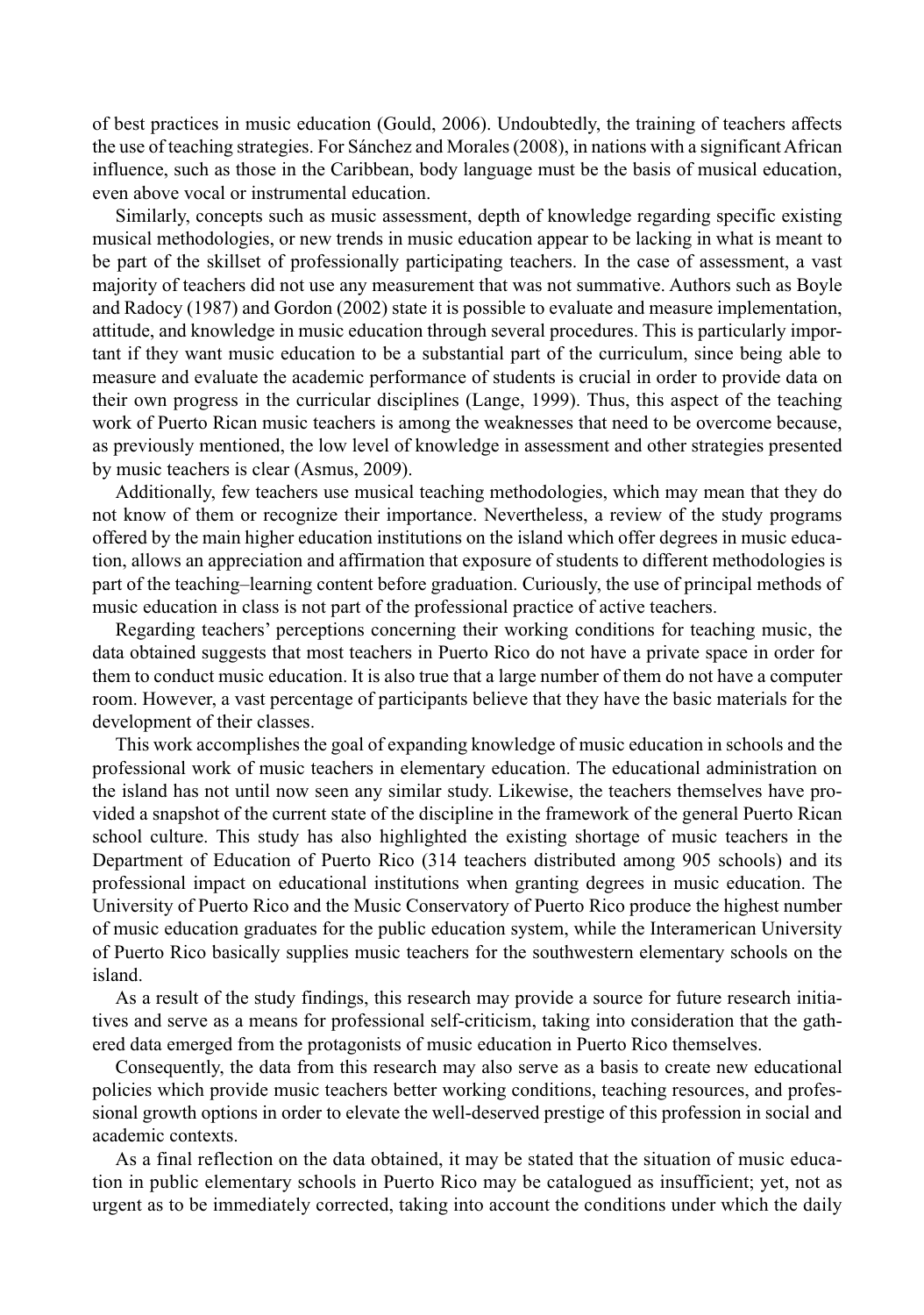task of music teachers in Puerto Rico is performed. They demonstrate professional commitment and tenacity, but may need a form of educational renewal that has not come to them as it has to colleagues in other countries. Music education in schools counts on mature and experienced personnel who may elevate the discipline to higher levels and assimilate more current innovative education models. It is necessary to offer new educational proposals founded on objective bases of work and the eradication of outdated paradigms that are not aligned with the music education reality of this century.

In this framework of pedagogical renewal, teachers show low self-perception of their position within the school environment, indicating that grading or evaluation of student performance in music class were not required by their supervisors on the grounds that it had no importance or weight in the final analysis in order to complete the academic requirements for the elementary levels.

Finally, it is hoped that this study will contribute to changing the general perception of the music teacher, who may very well contribute with major educational proposals for the public education system in Puerto Rico and elsewhere. This study may also be the starting-point for many other future efforts to further the possibility of other colleagues continuing to work in the same direction of interest in Puerto Rican music education.

#### **Funding**

This research received no specific grant from any funding agency in the public, commercial, or not-for-profit sectors.

#### **References**

- Abril, C. (2007). Functions of a national anthem in society and education: A sociocultural perspective. *Bulletin of the Council for Research in Music Education*, *172*, 69–86.
- Acra-Brache, S. (2004). *Toward a contemporary vision of music education in the Dominican Republic* (Doctoral dissertation). Temple University, Philadelphia, USA.
- Addessi, A., & Carugati, F. (2009). Social representations of "musical child" held by university students. In A. R. Addessi S. & Young (Eds), MERYC, *Proceedings of the European Network of Music Educators and Researchers of Young Children* (pp. 597–608). Bologna, Italy: Bologna University Press.
- Aguilar, M. (2001). Heritage: The survival of cultural traditions in a changing world. *International Journal of Music Education*, *37*, 67–71.
- Allende, N. (2008). Africanía de la música puertorriqueña. *Enciclopedia de Puerto Rico*. Retrieved from http://www.enciclopediapr.org
- Akrofi, E. (2002). La enseñanza de la música en África. *Perspectivas: Revista Trimestral de Educación Comparada*, *124*(34),4, 1–18.
- Asmus, E. (2009). The measurement of musical expression. *Paper presented at the Suncoast Music Education Research Symposium, Tampa, Florida*. Retrieved from http://www.music.miami.edu/asmus/pdfs/ ExpressionMeasurement.pdf

Babbie, E. (1973). *Survey research methods*. Belmont, CA: Wadsworth Pub. Co.

- Barceló, N. (2007). "Lo cubano" en la educacion musicaldel Siglo XX. *Revista IPLAC Publicacion Latinoamericana y Caribena de Educacion, 3*. Documento consultado el 20 de junio de 2008. Retrieved from http://www.oei.es/noticias/spip.php?article1601
- Boyle, D., & Radocy, R. (1989). *Measurement and evaluation of musical experiences*. New York: Schimer Books.
- Bresler, L. (2004). Metodología de investigación cualitativa: Prestando atención a la música escolar como género en su micro y macro contextos. *Revista Electrónica Complutense de Investigación en Educación Musical*, *1*(1), 1–18.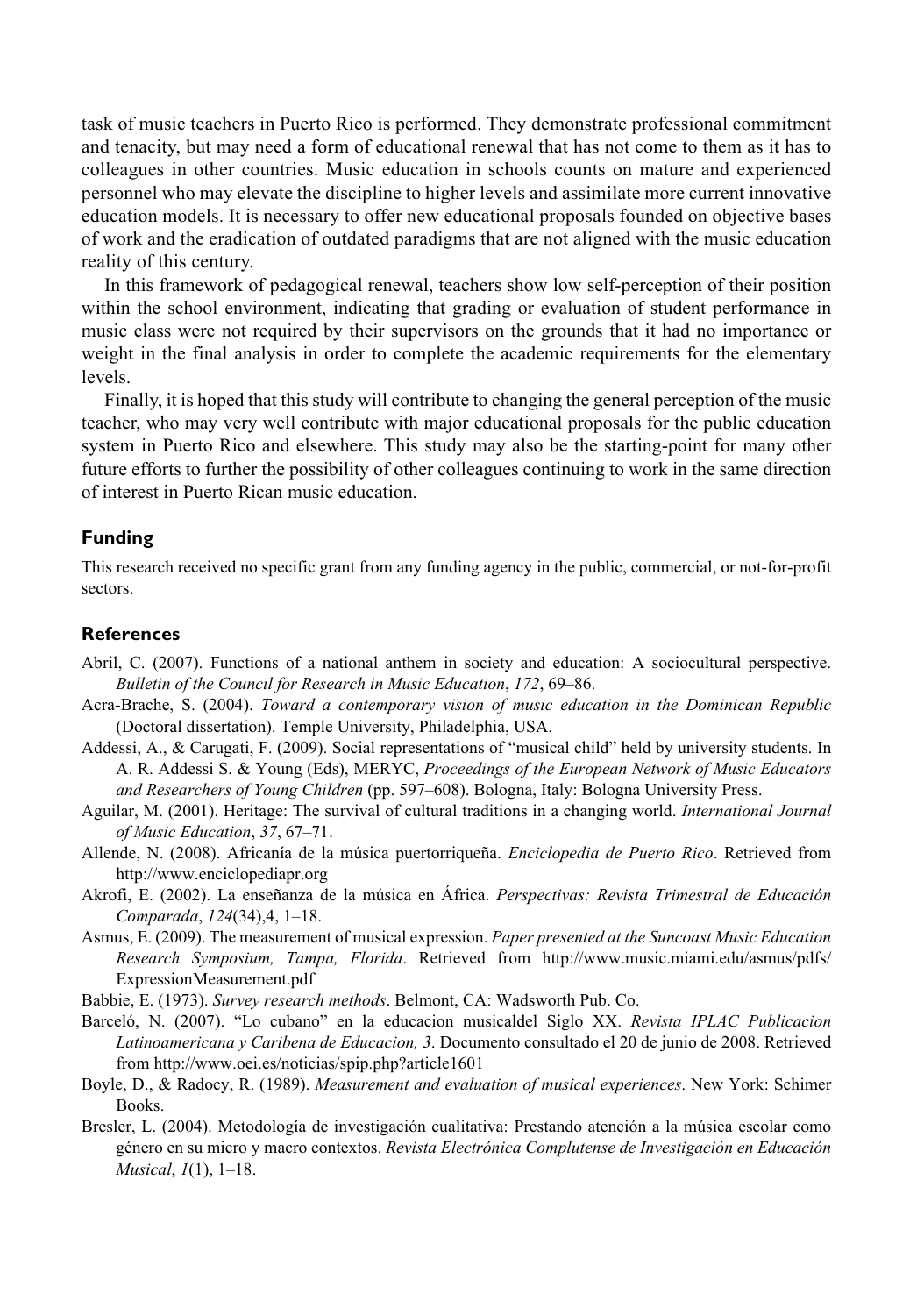- Burnard, P., Dillon, S., Rusinek, G., & Saether, E. (2008). Inclusive pedagogies in music education: a comparative study of music teachers' perspectives from four countries. *International Journal of Music Education*, *26*(2), 109–128.
- Carbajo, C. (2003). Los desafíos de un docente de música en primaria. *Música y Educación*, *55*, 5–56.
- Chafchaouni, G. (2002). *La educación artística en los países del Magreb: desarrollo del plan de estudios y de los materiales didácticos*. Retrieved from http://www.ibe.unesco.org/publications/Prospects/ ProspectsPdf/124s/chas.pdf
- Colwell, C. (2008). Integration of music and core academic objectives in the K-12 curriculum: Perceptions of music and classroom teachers. *Update: Applications of Research in Music Education*, *26*(2), 33–41.
- Cubano, M. (2010). *Diseño curricular y música autóctona: Hacia una enseñanza inclusiva en los cursos de teoría y solfeo de nivel universitario en Puerto Rico*. (Doctoral dissertation). Interamerican University, Puerto Rico.

Departamento de Educación de Puerto Rico (DEPR). (2010). Retrieved from http://de.gobierno.pr/

- Díaz, J. (2006). Struggle and change in Puerto Rico: Expecting democracy. *Latin American Perspectives*, *33*, 9–22.
- Duke, R. (1999). Intelligent assessment in general music. What children should know and (be able to) do. *General Music Today*, *3*(1), 8–14.
- Fitzmaurice, R. (1970). *Music education in Puerto Rico: A historical survey with guidelines for an exemplary curriculum*. (Doctoral dissertation). Florida State University School of Music, Tampa, FL.
- Gerrity, K. (2009). No child left behind: Determining the impact of policy on music education in Ohio. *Bulletin of the Council for Research in Music Education*, *179*, 79–93.
- Gordon, E. (2002). *Rating scales and their uses for evaluating achievement in music performance*. Chicago, IL: GIA Publications.
- Gould, E. (2006). Dancing composition: Pedagogy and philosophy as experience. *International Journal of Music Education*, *21*(3), 197–207.
- Gray, B. V. (1999). Science education in the developing world: Issues and considerations. *Journal of Research in Science Teaching*, *36*(3), 261–268.
- Heimonen, M. (2006). *Política y financiación pública de la música. Países iberoamericanos en el contexto internacional (antecedentes, instituciones y experiencias)*. Madrid: Fundación autor.
- Henry, M. (2005). An analysis of certification practices for music educators in the fifty states. *Journal of Music Teacher Education*, *14*, 47–61.
- Herrera, L., & Lorenzo, O. (2008). Estudio exploratorio del plan de formación inicial del maestro de educación musical. Análisis comparativo en diferentes países. In Angustias, Mª. (Coord.), *Música, Arte, Dialogo y Civilización* (pp. 435–472). Portugal: Fundación para la Ciencia y la Tecnología.
- Keene, J. (1982). *A history of music education in the United States*. Hannover, NH: University Press of New England.
- Kertz-Welzel, A. (2005). General music education in Germany today: A look at how popular music is engaging students. *General Music Today*, *18*(2), 14–16.
- Lange, D. (1999). Practical ways to assess elementary music students. *General Music Today*, *13*(1), 15–22.
- Latorre, I. (2010). *Inserción socio profesional de egresados de programas (titulaciones) de bachilleratos (licenciaturas) en educación musical y artes con concentración en música en Puerto Rico*. (Doctoral dissertation). Granada University, Spain.
- López, F. (1952). *La música popular en Puerto Rico*. San Juan, Puerto Rico: Editorial del Departamento de Instrucción Pública.
- López, R. (2010). *School music education (6–12 years) in Puerto Rico: A study from the music teachers perspectives*. (Doctoral dissertation). Granada University, Spain.
- Madsen, C. K., (1978). *Experimental Research in Music*, 2nd ed. Raleigh, NC: Contemporary Publishing. Spanish translation by Ana Lucia Frega, Marymar, Buenos Aires, 1988.
- Mota, G. (2000). O ensino da música em Portugal. In L. Hentskchke (Ed.), *Educacao musical em países de linguas neolatinas* (pp. 123–137). Brazil: Universidad Federal do Rio Grande do Sul.
- Negrón, de, & Montilla, A. (1998). *La americanización de Puerto Rico y el sistema de instrucción pública 1900–1930*. San Juan: Editorial Universitaria.